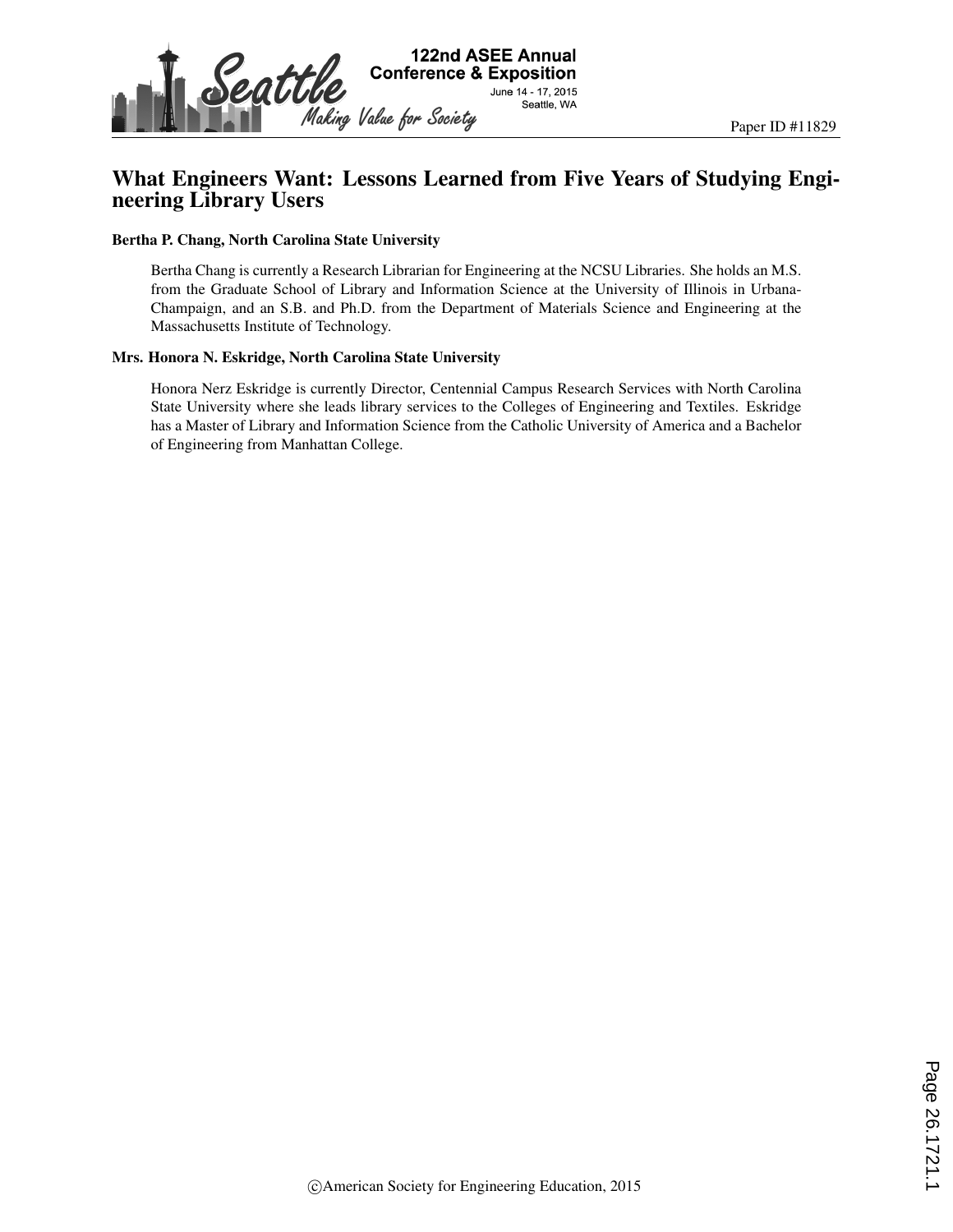# **What Engineers Want: Lessons Learned from Five Years of Studying Engineering Library Users**

### **I. Introduction and background**

In 2009, the North Carolina State University (NCSU) Libraries completed the initial design phase of a new library building, the James B. Hunt Jr. Library. At this stage of the process, space- and service-model planning was initiated and in support of this work, various user studies were undertaken. These studies, which were conducted up until the last months before the building opened in January 2013, helped to answer planning questions, as well as build support and awareness of the library among faculty and students.<sup>1</sup> After the building opened, it quickly became apparent that assessment of the effectiveness of the new spaces and the service model was needed and as a result, more studies were initiated. The resulting body of five years of research provides many practical insights into the needs and preferences of Hunt Library users.

The Hunt Library is situated on NCSU's Centennial Campus, a 1,000-acre community approximately one mile distant from the university's historic main campus. Centennial Campus is home to academic departments, labs and centers, as well as offices of corporate and government partners, a public middle school, student housing, and commercial apartments and condominiums. Two of NCSU's 12 colleges are based on Centennial: the College of Textiles and the College of Engineering, and therefore the majority of the print collections located in the Hunt Library support these two disciplines. As the sole library on Centennial Campus, the Hunt Library was envisioned as a multi-disciplinary building that would support the whole university community. This also is in keeping with the vision of a  $21<sup>st</sup>$  century library that is not defined so much by the subject matter of its physical collections. That said, with 9,000 engineering students and 1,000 textiles students, the vast majority of the patrons using Hunt are from the College of Engineering and (to a lesser extent) Textiles with all of the other groups making up the "fringe" proportion of the user base. At NCSU's other major library, the D. H. Hill Library, the situation is and always has been the reverse, where the majority of users are from the humanities, social sciences and sciences, and engineering students make up a small proportion of the user population.

As much of this paper will describe student use of library spaces, it is worthwhile to take a moment to briefly describe the types of spaces available in the two main libraries.

As already mentioned, D. H. Hill Library is the main library facility on the University's historic campus and prior to Hunt Library's opening was the only major library at NC State. It is a 400,000-square-foot building with an eight-story book stack tower that holds the majority of the NCSU Libraries' print collections. D. H. Hill has approximately 1,700 seats, provided in a variety of spaces, including 15 group-study rooms, a learning commons, an enclosed quiet study room, two large open reading rooms with long library tables, and book stacks with study carrels. There is one faculty conference room and a graduate student space equipped with four groupstudy rooms, computer workstations, and tables and chairs for small group seating. D. H. Hill has been under constant renovation since 2007.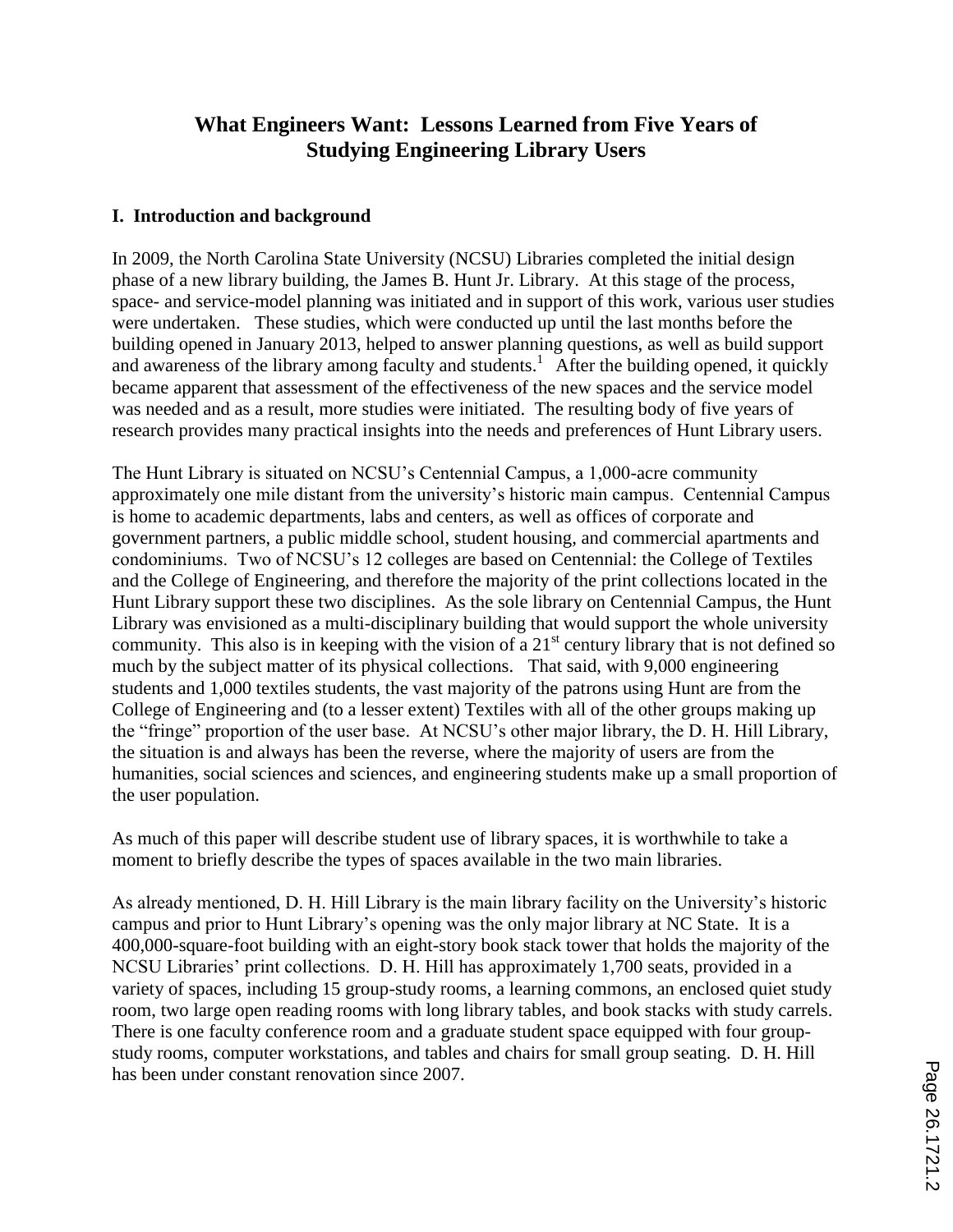The Hunt Library is a five-story building of 149,000 square feet. Hunt has almost no book stacks; approximately 30,000 volumes are stored on open shelving on two floors of the building, in lounges and reading rooms. An automated storage and retrieval system (known as "the bookBot") holds 1.5 million volumes. The library has a very open design with high ceilings and there are hard surfaces in several areas (e.g., wood staircases, wood-and-marble floors and glass walls). Hunt also provides approximately 1,700 seats. There is a significant amount of loungestyle seating on the second, third and fourth floors. Approximately 70 group-study rooms are located throughout the building. There is a traditional reading room with long library tables on the second floor that is designated as quiet space. The third floor consists of flexible seating and public computing. The Learning Commons is located on the fourth floor along with the Graduate Student Commons. This graduate student-only space has group-study rooms, open tables and chairs, lounge seating and computer workstations. The fifth floor has another open reading room with large tables (however this space is not designated as quiet). The Faculty Research Commons is similarly equipped as the graduate student space but does not have computer workstations. More detailed descriptions of the Hunt Library are available on the NCSU Libraries web site. $2$ 

#### **II. Engineers as a unique user community**

Among engineering librarians there is a widely held belief that engineers are a unique type of library user, clearly differentiated from their counterparts in the humanities and social sciences because of the technical nature of their work and even different from scientists. This last difference is important because scientists and engineers are frequently grouped together by librarians and others – it is very common to see and hear references to "sci/tech" libraries, librarians and collections. And while scientists and engineers share some commonalities – for example, both deal with technical subject matter and both often work in laboratory settings – there are significant differences in the nature of their work and education. Pinelli explains these differences in the work of engineers vs. scientists in great detail,<sup>3</sup> but for our purposes what matters is how this plays out in terms of library *use*. As users, engineers behave differently than their peers in other disciplines. Many of them simply don't use the library, physically or virtually, and are unaware of library resources and services. Neither group is known to ask reference questions in the traditional sense or request mediated searching. Tenopir states, "Even when they do use a library, engineers like to search for information themselves rather than go through a librarian or other intermediary."<sup>4</sup> Information literacy historically has been almost non-existent in engineering, and the gains of the last 20 years have been hard won by librarians dedicated to making the case as many times as necessary.

We believe the different attitude engineers have towards libraries is cultural and starts at the undergraduate level. Packed with courses in the fundamentals needed for accreditation, engineering students spend all of their time learning theory and solving problems. In her book on engineering education reform, Galloway describes how jammed the curricula has become:

*"A few decades ago, the average number of credit hours required for an engineering degree was 140; today—in more than half of American colleges and universities—the number of credit hours required is 128,"<sup>5</sup>* and *"… these requirements continue to be reduced steadily by various universities and legislatures. How can engineers continue to do more with essentially less education?"<sup>6</sup>*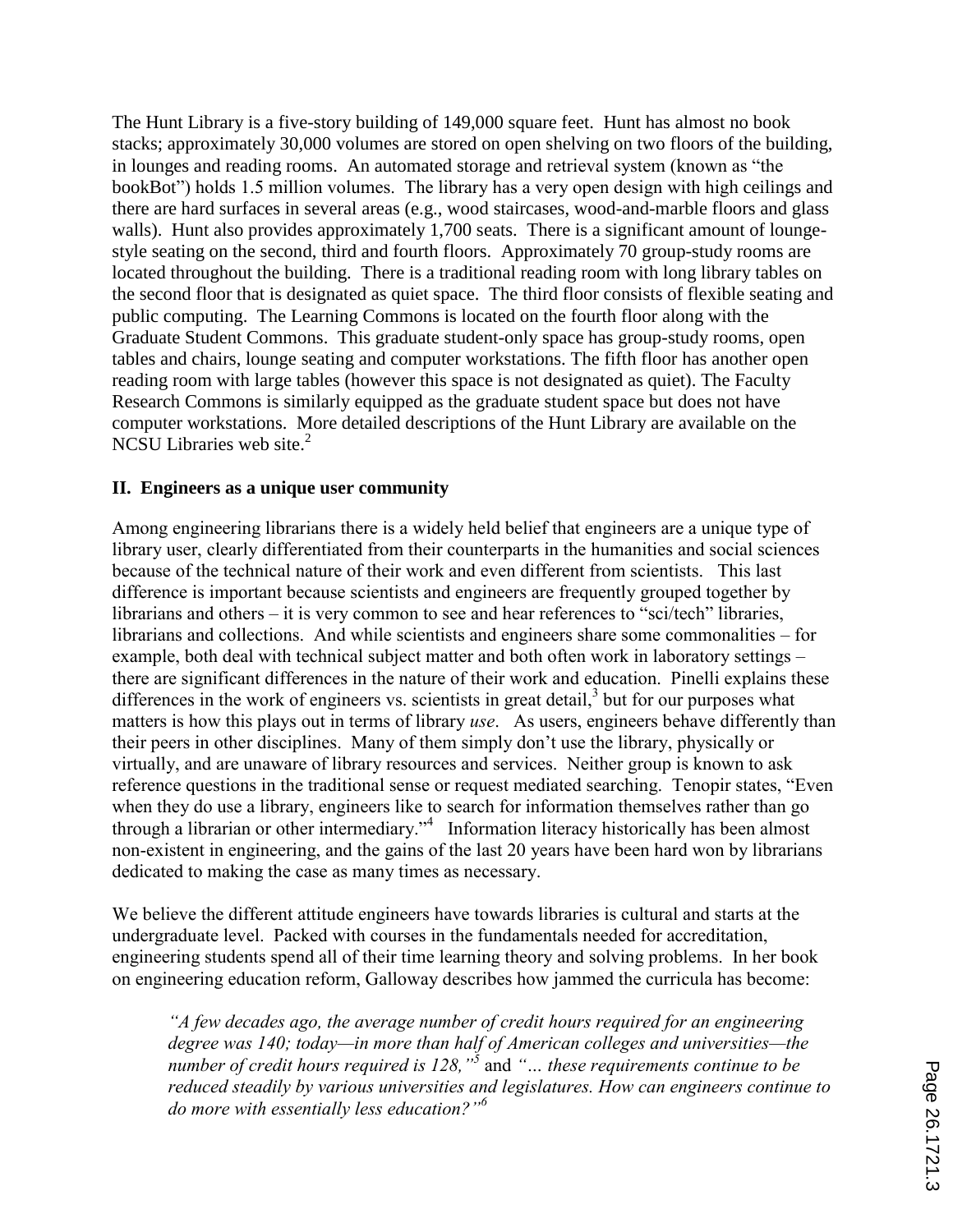The curriculum is textbook-centered, and most of the information students need is given to them in class. The majority of their work consists of weekly problem sets, and there is little time for reading, writing, or information-seeking. The result is that the natural connections that students in other disciplines would make with the library and librarians are less likely to happen. Faculty, who were educated in the same way, are not likely to encourage students to go to a librarian or use the library, and as a result students may assume that using libraries (and reading and writing) are not something that "engineers do." And so a self-perpetuating culture exists that results in engineers often being ignorant of what libraries offer. There are, of course, exceptions to this. We include ourselves among them, having worked with many faculty interested in building students' information skills, but these tend to be exceptions. Galloway sums it up well, saying, "Engineers themselves have grown complacent in terms of their education, failing to grasp the importance of a well-rounded educational experience."<sup>7</sup>

Another cultural element has to do with efficiency and time-saving. Engineers are very focused on methods that succeed using the least amount of effort and/or time. Tenopir, summarizing other studies, concurs, saying, "Engineers typically work under deadlines and therefore seek immediate answers to specific questions… They prefer easily accessible channels and sources and will choose ones most easily accessed over a higher-quality source…Not surprisingly, libraries have never ranked high as a preferred source for information by most engineers."<sup>8</sup>

While there have been many studies on the information-seeking behavior of engineers, beginning with Allen's work in the 1960s and 1970s and continuing to recent years (Tenopir provides a thorough review of them), there are very few papers that talk about engineers as users of library spaces and services. Additionally, many of these studies have focused on engineering practitioners working in industry, who may have little access to libraries. One would expect that engineers in academia, i.e., faculty and graduate students, would be more conscious of the library and thus more likely to utilize it. Engel's 2011 survey of the information-seeking behaviors of faculty at 20 public research universities included two questions on space use. The results were similar to studies of engineering practitioners, showing a preference for electronic resources and personal communication and little interest in visiting the library building. "Close to three-fourths of respondents (73%) indicated that they had visited the physical library fewer than five times in the past year. Only five percent of the respondents indicated they had visited the library 24 or more times during the past year."<sup>9</sup> Analyzing the data by sub-discipline made no difference: "Library space to study and conduct research was not valued highly by any branch of engineering."<sup>10</sup> Bridges' 2007 study of the differences in library use among undergraduates of different disciplines found that, "Although engineering students did not statistically differ from their peers in their use of the physical library, they were significantly less likely to use the online library resources when compared with students from liberal arts."<sup>11</sup>

Our anecdotal experience at NC State has been similar: faculty are more likely to use electronic resources but not the physical space, undergraduates and master's students are more likely to use the spaces but not the resources, and PhD students are more likely to take advantage of both. However, in every case, resources and spaces must be convenient to access. As we will show, this ultimately played out in use of library spaces.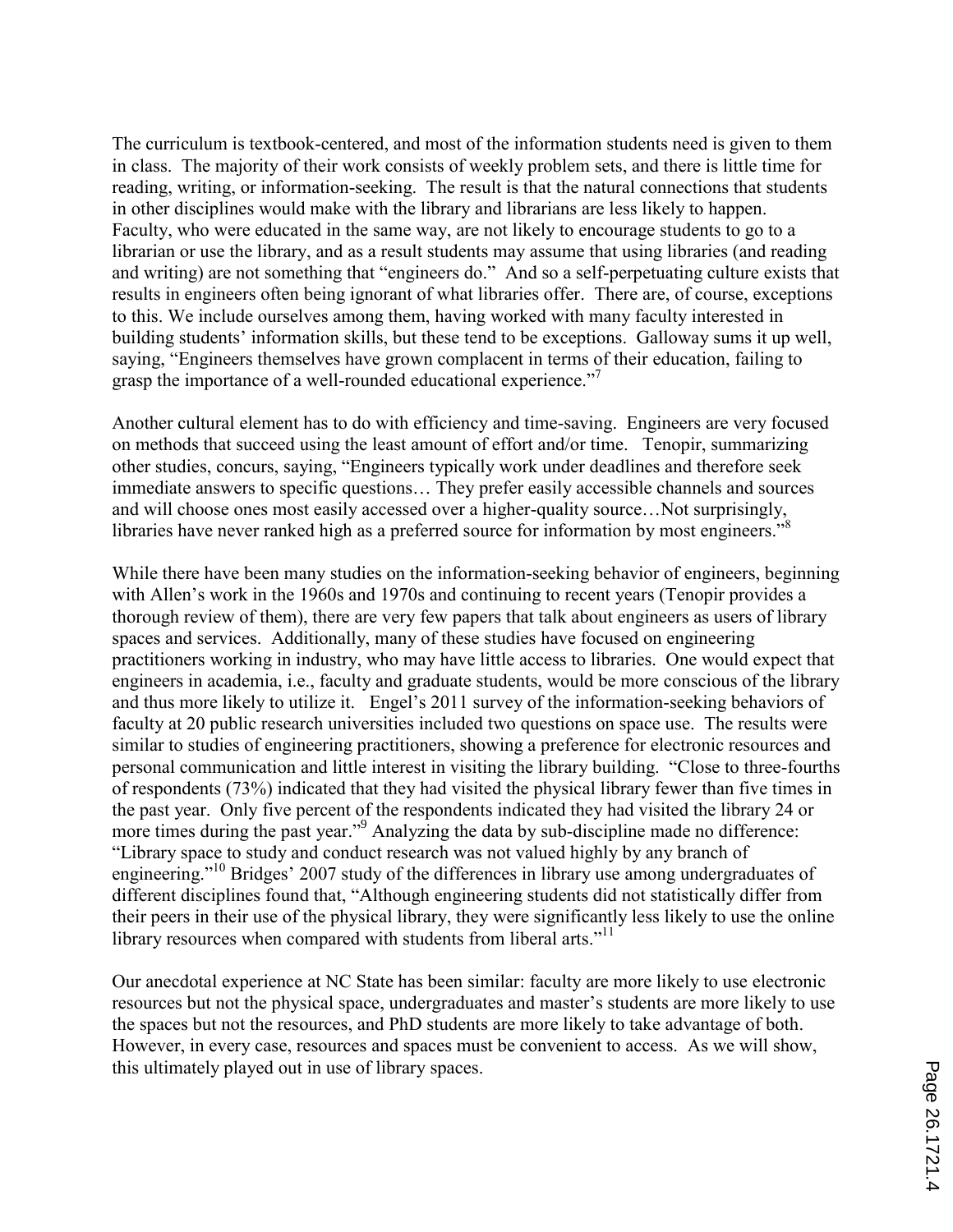To work effectively with this unique community, library services to the College of Engineering at NC State have, since 1998, been delivered via a service model that is both locationindependent and engagement-centered. By bringing services to them, we have overcome the perceived inconvenience of leaving the building. By engaging faculty and students directly, we have helped change the culture, growing their awareness of library resources and services and improving information literacy. With no dedicated engineering library before Hunt Library opened, librarians worked where the faculty and students were located, meeting in their offices and labs, teaching in their classrooms and conducting office hours for drop-in reference assistance in their buildings.<sup>12,13</sup> Years of this type of focused effort has produced a team of engineering librarians connected to faculty and students with a deep understanding of the research and curriculum. It is in many ways similar to the experience of branch librarians who are embedded in a user community and who come to know that community thoroughly.

In contrast, the public services staff at the D. H. Hill Library were less mindful of engineering users because they were not working with them directly and because engineers made up a small percentage of their interactions at the service points. As the overall library organization began to transition to the new reality that Hunt Library would bring, it became apparent that these staff had a very different experience of library users, and had many assumptions about what kinds of services would be necessary and important in Hunt. For example, it was thought that staff would need to be trained to handle the types of reference questions that were typically asked at the reference desk at D. H. Hill. However, the engineering librarians knew that these types of questions rarely come up with an engineering population, but that argument could be difficult to make if it were only based on anecdotes and the experience of a small number of people. All of this supported the need to conduct research and accumulate data that would help staff understand the ways that engineers are a different user population and to further evolve the existing service model to the new Hunt Library learning environment.

### **III. Summary of research**

Over the five-year period from 2009-2014, a variety of research methodologies were employed, depending on factors such as the nature of the research question and the timeline in which the data was needed. These fell into four major categories: focus groups, surveys, observational studies and interviews. Some studies were short and simple, put together very quickly to inform an imminent decision in the design of the new library, while others were much longer and more complex in terms of their format, planning and analysis. All of the studies were designed and carried out by engineering subject specialists with assistance from other colleagues in the Libraries as needed. These are described below and summarized in Table I.

#### Focus Groups

Focus groups are designed to bring homogeneous groups together to discuss topics and gather feedback. In summer 2009, the Libraries held a series of five focus groups with engineering faculty and graduate students. The design of the Hunt Library building had just been completed, and the overall goal was to gather initial reactions to it. The 25-question script focused on preferences for spaces – including how they would use dedicated spaces for faculty and graduate students, use patterns, technology and food needs, and opinions about storing the collection in an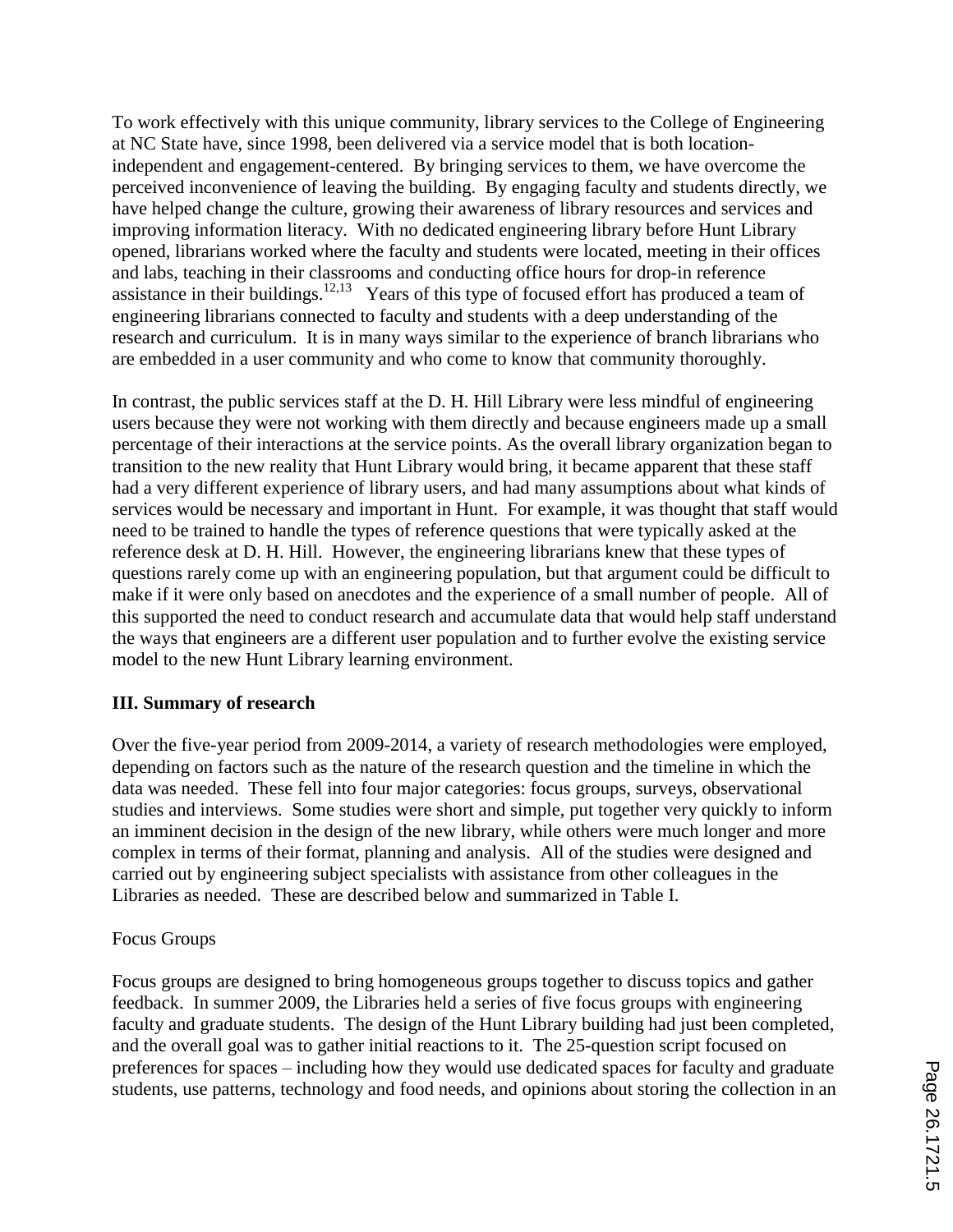automatic retrieval system. Groups consisted of three to six participants, with two librarians present (one acting as facilitator, one as note-taker). Each session started with a 15-minute presentation of the building spaces, conducted by an architect who was hired by the NCSU Libraries to assist us throughout the process.

### Surveys

Surveys can be a very efficient way to capture data (especially large amounts of data). Three surveys were conducted during the five-year period. The first was a short (nine question) "one minute" survey of 177 engineering and textiles students carried out in September 2011. The purpose of this survey was to quickly gather information about student laptop use, frequency of visiting campus and study group size. With regard to this last item, there was anecdotal evidence of engineering students studying in large groups of 12 or more, but what was unknown was how often students studied this way. This short survey was an example of "on the fly" research that was done to meet an immediate need; in this case, the survey was designed, conducted and analyzed in less than five working days. It was administered on paper to 150 students in the engineering buildings and 27 textiles students in the Textiles Library. Afterwards, the data was entered into Survey Monkey for analysis and reporting. Despite choosing students at random, the demographics of the resulting data set were nearly a perfect representative sample of the student body in the two colleges in terms of departmental enrollment and undergraduate/graduate student distribution.

The second and third surveys targeted graduate students in the Colleges of Engineering and Textiles and involved significantly more effort and preparation.<sup>14</sup> They were conceived of in the months prior to the opening of Hunt Library, when the realization began to dawn that additional research was needed to measure the effectiveness of the spaces and services in the new building post-occupancy. Furthermore, to do a post-occupancy study well, baseline data would be needed for comparison. For these reasons, we decided to implement two surveys of engineering and textiles graduate students – one before Hunt opened in October 2012 and one after in October 2013 – thus capturing "pre" and "post" attitudes and opinions. The surveys consisted of 78 and 96 questions, respectively; however, the actual number of questions encountered by students varied depending on their responses  $-e.g.,$  the respondent who says he never uses the library would not be asked follow-up questions on which spaces he prefers. The pre-occupancy survey received 781 responses corresponding to a 31.0% response rate, while the second, postoccupancy survey received a total of 704 responses for a 27.0% response rate. These surveys were created using Qualtrics software, and invitations were disseminated over email.

With such large sets of data, the graduate student surveys have provided a wealth of information and have turned out to be the most useful of all the research that was conducted over the fiveyear period. In particular, the surveys allowed us to confirm and clarify findings from the other studies.

#### **Observation**

An observational study is a useful way to collect data in a way that has low impact on the user and also documents actual behavior (as opposed to relying on the individual's reported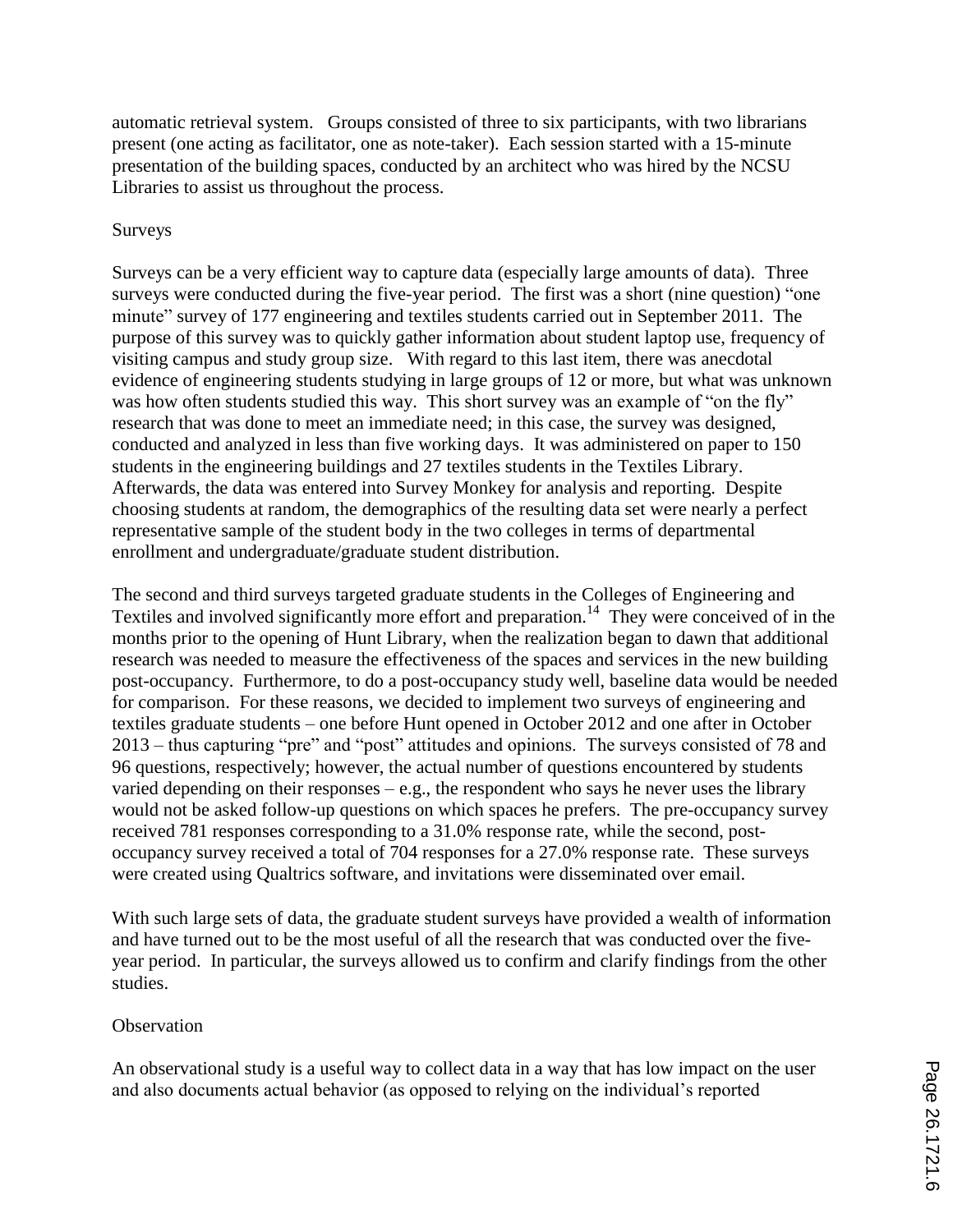behavior). This type of study was employed at various points before and after the opening of Hunt Library. The first observational study was another "on the fly" study implemented in 2011 to quickly gather some data on engineering students' use of spaces in the engineering buildings. The purpose of this observation was to determine the size of study groups, whether or not students were carrying laptops with them, the types of furniture available and what they preferred to use. Over the period of one week, librarians observed students studying for final exams in the open spaces of the three engineering buildings on Centennial Campus. They counted the number of students they saw, the number of groups and the size of the groups. They also took photographs of furniture and spaces being used as well as those not being used. In all, they observed a total of 1,222 students, including 556 students studying alone and 242 groups of two or more, with an average of 2.75 students in each group.

Two additional observational studies were carried out in the Graduate Student Commons in Hunt Library. The first, in the spring of 2013, was the first post-occupancy study conducted. The purpose was to evaluate use of this new graduate student-only space (the first of its kind at NCSU) in terms of furniture preferences and technology use. Librarians monitored the space five times per day during a sample week in the middle of the spring semester. They counted the number of people in the space, which group study rooms, furniture and technology were being used, whether people were studying alone or in groups, and what personal technology they were using. Data was collected on a paper map of the space and then entered into Microsoft Excel for analysis and reporting.

The second observational study took place in the fall of 2013 but instead of taking place over one week, observations were taken every Monday throughout the semester. The research questions and methodology remained the same and again, this study was solely focused on the Graduate Student Commons in Hunt Library.

#### Interviews

Semi-structured interviews are useful for gathering information about users' current behaviors, preferences, needs and aspirations. This method allows the interviewer to adapt the questions based on the flow of the conversation and to ask follow-up questions to clarify a point. In 2011, as we began to think about service models and programming in the Hunt Library (particularly in the dedicated faculty and graduate student commons spaces), we decided to spend some time talking to faculty and graduate students in engineering and textiles in order to learn about their research and teaching, their work-lives, and their current and anticipated use of library spaces. Formal interviews were planned, and a script consisting of 22 questions was designed.<sup>15</sup> Faculty and graduate students in all the departments in the Colleges of Engineering and Textiles were contacted and invited to participate. Over an eight-week period, 25 faculty and 20 graduate students were interviewed. Most interviews took place in the participant's workspace or office (a few took place in the library at the participant's request). Two librarians attended each interview, one acting as interviewer and the other as note-taker. The interviews also were recorded, and the recordings were later transcribed. All of the faculty interviews and many of the graduate student interviews involved one participant at a time, but a few of the graduate student interviews involved small groups of two to four students.<sup>16</sup>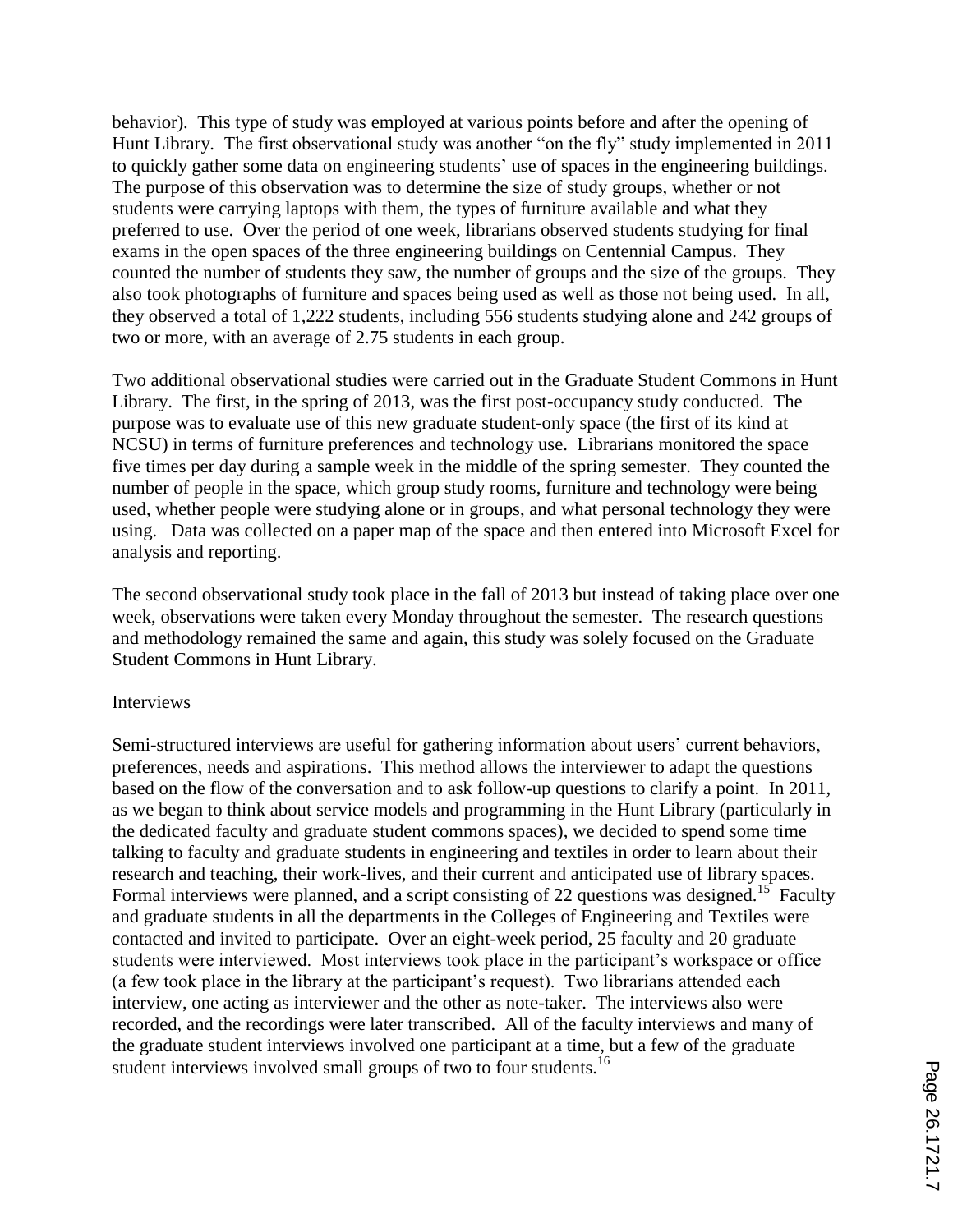Analysis of the 2011 interviews resulted in more interviews taking place in the years following. For example, it was found that of the original 20 graduate students interviewed, only five were master's degree candidates, which is not representative of the larger population in which master's students make up over 60% of the engineering and textiles graduate students. To address this, five more master's students were interviewed in the spring of 2012. An additional three PhD students offered to speak to us at that time, so they were interviewed as well. Deeper analysis of the faculty interviews revealed early-career faculty as users that the library might be able to better support, and so additional interviews of faculty in this category were conducted in the spring of 2013 to acquire more data from this group. All of the interviews used the same script originally created for the 2011 interviews.

A different set of interviews was conducted in 2014 in response to student concerns about computing. During the first year that Hunt Library was open, anecdotal evidence began to mount that indicated students were having problems with the public computers available in the library. A series of interviews was planned in conjunction with Libraries IT staff members to better understand the root cause of these issues. To this end, engineering graduate students were interviewed while they demonstrated their typical use of the public computers. This provided us with a first-hand account as they tried to replicate the issues with an IT staff member on hand to observe. A 19-question script was used during these one-hour sessions, and two staff members (one engineering librarian, one IT staff) were on hand for each of the five interviews.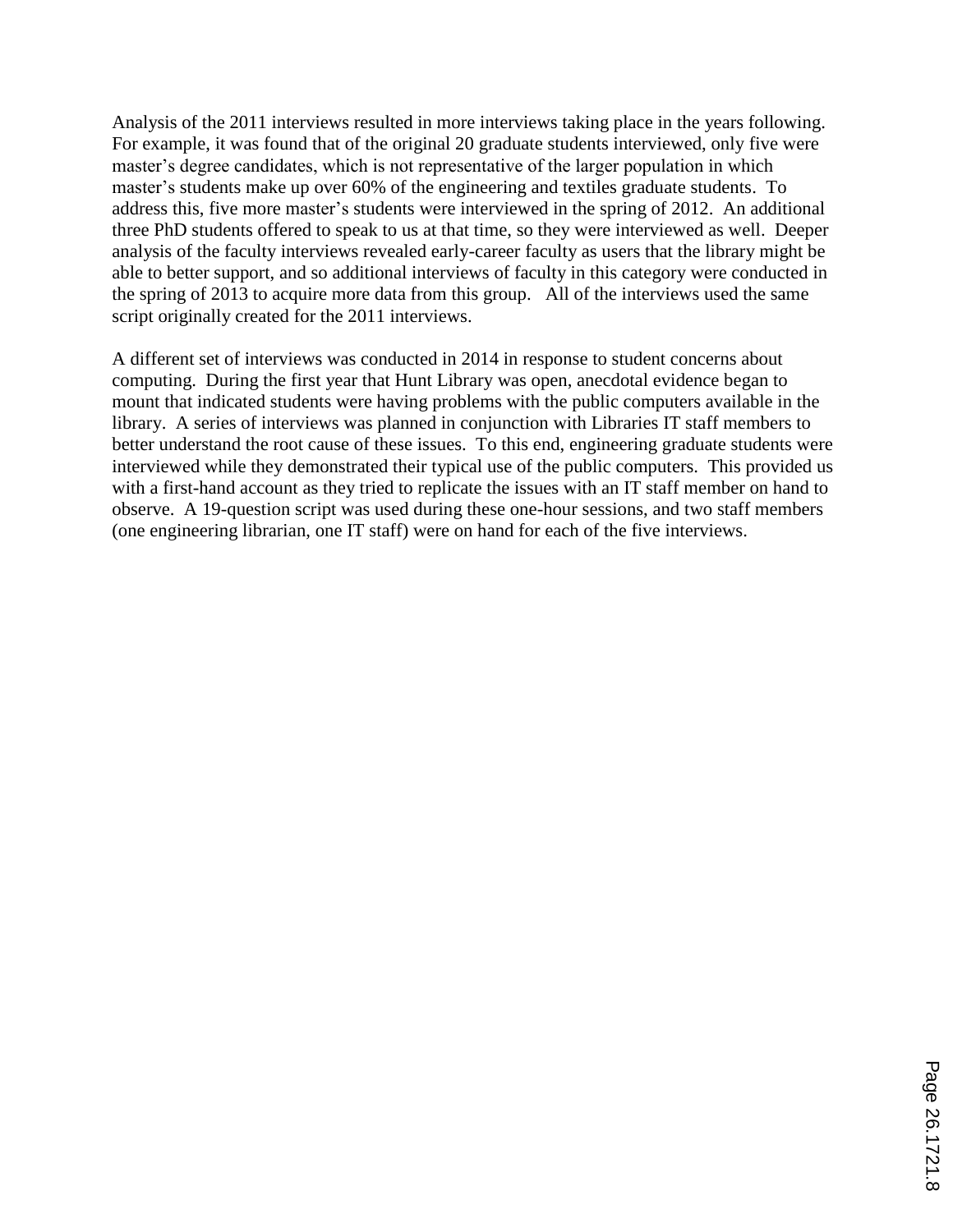| Date      | <b>Research Method</b>       | <b>Research Question</b>                                                                                                       | Participant<br>Category | Number of<br>participants |
|-----------|------------------------------|--------------------------------------------------------------------------------------------------------------------------------|-------------------------|---------------------------|
| 2009      | Focus Groups                 | Reaction to building design, space, service and<br>collections needs.                                                          | F, G                    | 21                        |
| 2011/2012 | <b>Interviews</b>            | Research interests, work schedule, work spaces,<br>current and anticipated library space use, collections<br>and service needs | F, G                    | 53                        |
| 2011      | Survey - short               | Study group size, laptop use, days on campus.                                                                                  | U, G                    | 177                       |
| 2011      | Observation                  | Study group size, furniture preferences                                                                                        | U, G                    | 1,222                     |
| 2012      | Survey - Part I              | Library use, space, furniture, technology<br>preferences, collections needs, likes/dislikes.                                   | G                       | 781                       |
| 2013      | Observation - Sample<br>Week | Use of spaces and furnishings in Graduate Commons<br>space, technology use, study group size.                                  | G                       | 890                       |
| 2013      | Interviews                   | Research interests, work schedule, work spaces,<br>current and anticipated library space use, collections<br>and service needs | $\mathbf{F}$            | 11                        |
| 2013      | Survey - Part II             | Library use, space, furniture, technology<br>preferences, collections needs, likes/dislikes.                                   | G                       | 704                       |
| 2013      | Observation - Weekly         | Use of spaces and furnishing in Graduate Commons<br>space, technology use, study group size.                                   | G                       | 2,281                     |
| 2014      | <b>Interviews</b>            | Public computing problems.                                                                                                     | G                       | 5                         |

#### **Table I: Summary of research methods**

F= Faculty, G=Graduate Students, U=Undergraduate Students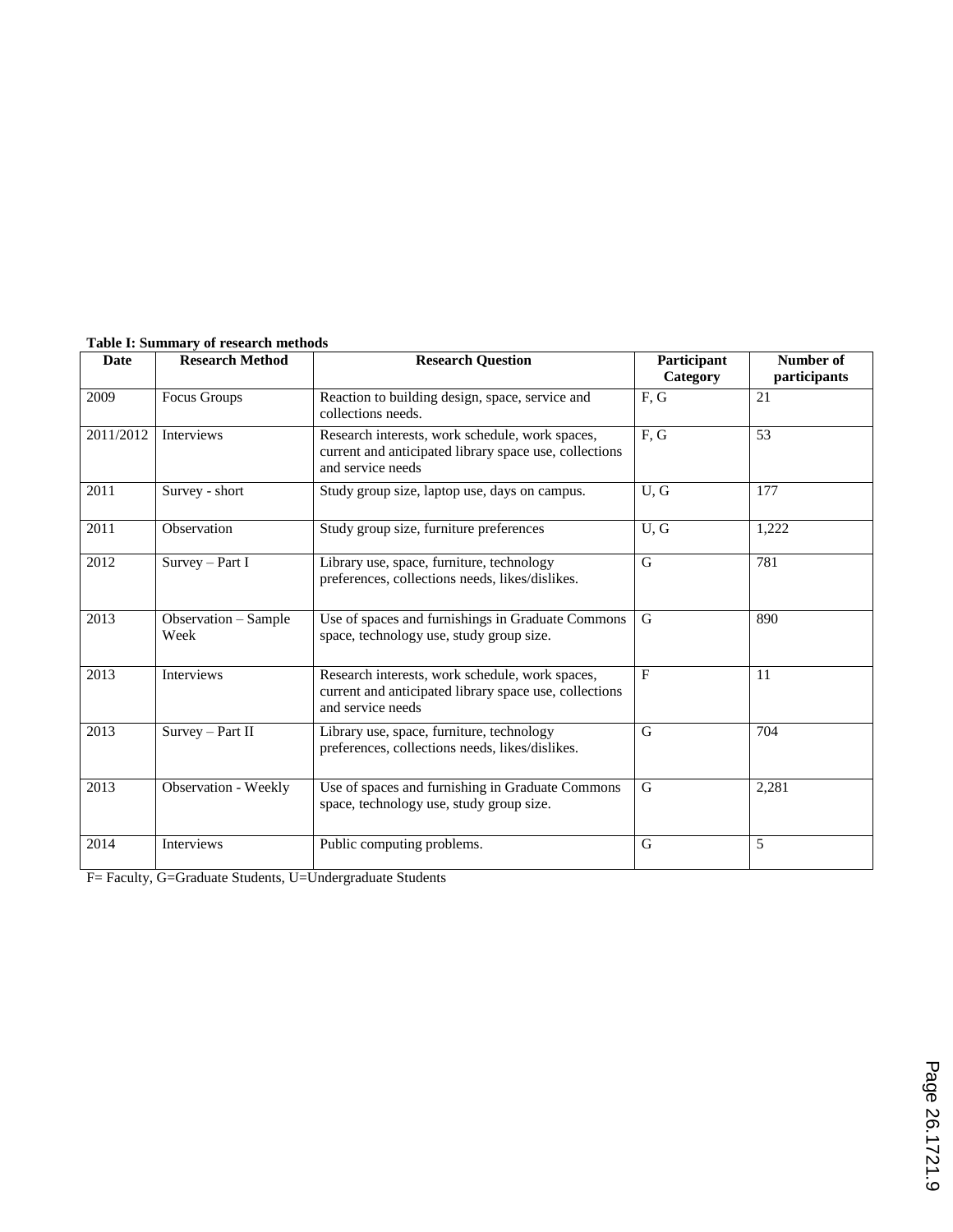### **IV. What engineers want**

The results of all of the research can be summarized in terms of a few basic principles that were consistently stated as the basis for the majority of the needs and preferences expressed by our engineering faculty and students. These principles are: functionality (Does it work?), practicality (Does it meet my needs? Are there unnecessary features?), and efficiency (especially related to saving time). Engineering faculty and students repeatedly made it clear that these mattered most to them. As a result, many of the specific comments on spaces, furniture, technology and the like can be attributed to one or more of these basic principles. A more in-depth discussion of the preferences of engineering users is listed below, broken down by major topic area.

### Spaces

### *Students*

In terms of library building use, the graduate student surveys of 2012/2013, as well as the earlier interviews, showed that engineering students will use library spaces, but that convenience and proximity weigh heavily against need as deciding factors. Before the Hunt Library opened, 77% of survey respondents reported using campus libraries (see Table II), where library use was defined as having used library space at least one time in the semester during which the survey was administered. In looking at usage by department (at this time, six out of 10 engineering departments are located on Centennial, with the other four still located on the main campus), it was found that engineering students based on Centennial Campus were less likely to travel to the main campus to go to the D. H. Hill Library compared to engineering students already located on that campus (74% vs. 86%, respectively). The students who did make that trip tended to be students without office space, such as master's students enrolled in non-thesis degree programs.

After the Hunt Library opened, library use increased to 90% among all survey respondents. Overall usage among Centennial Campus-based engineering students increased to 93%, including PhD students, most of whom have their own offices. Before Hunt, this group was the least likely to make the trip to the main campus, but once the proximity issue was resolved, they, too, became library users. In addition, the overall frequency of use among all users also went up after the Hunt Library opened, so not only are more students coming to the campus libraries, but they are coming more often (see Figure 1). Not surprisingly, graduate students on Centennial Campus strongly prefer the Hunt Library over D. H. Hill. However, those engineering students still based on the main campus (i.e., those located closer to D. H. Hill) show no preference between the two libraries.

|                | Fall $2012$ (n=714) | Fall $2013$ (n=646) |
|----------------|---------------------|---------------------|
| Yes            | 77.3%               | 90.2%               |
| N <sub>o</sub> | 22.7%               | 9.8%                |

#### **Table II. Graduate student survey respondents' use of campus library spaces**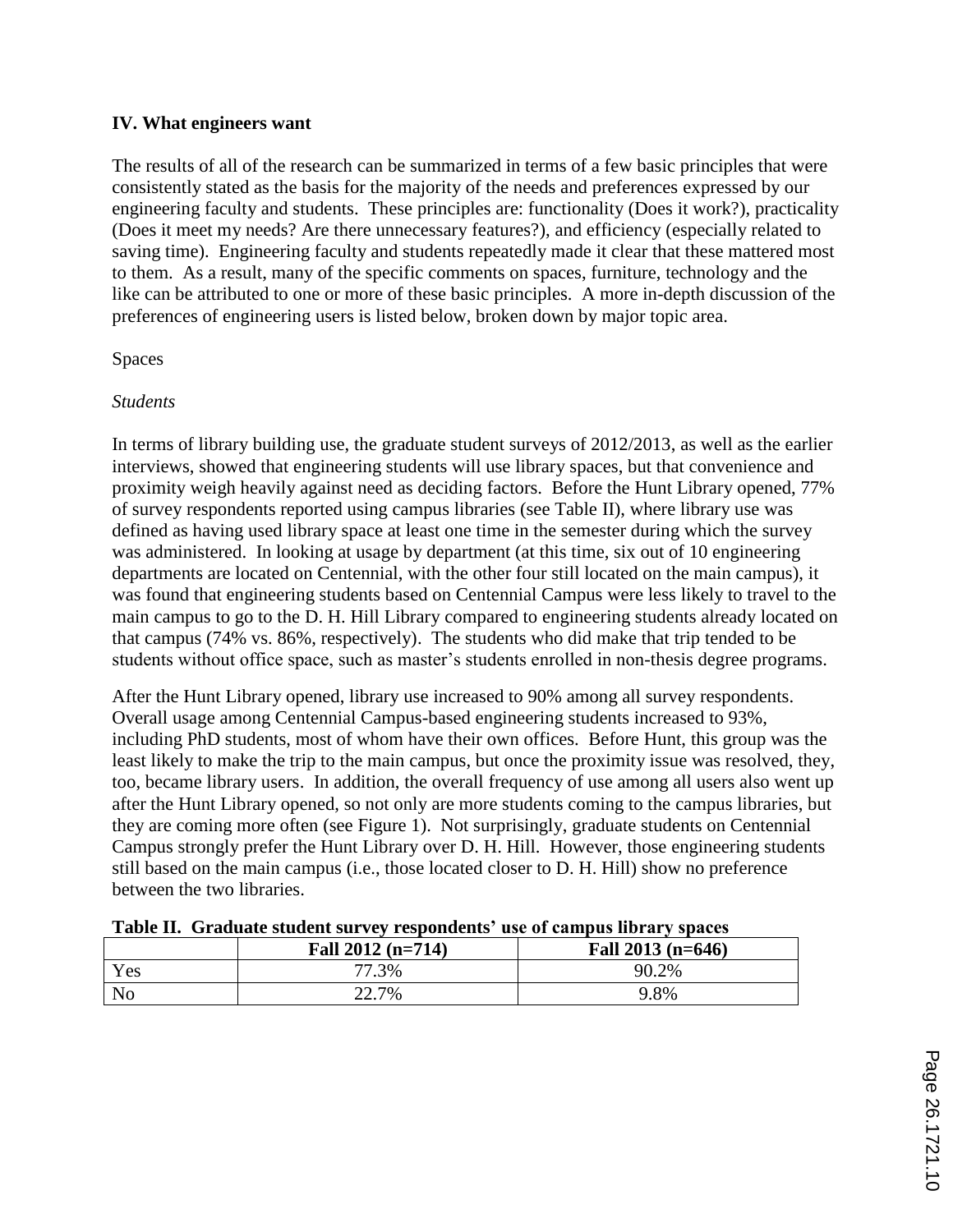

**Figure 1. Graduate student survey respondents' frequency of use of D.H. Hill, Textiles and Hunt libraries in 2012 and 2013; where frequent use is 2-7 days/week, moderate use is 2-4 days/month, and light use is once a month or less. (Note: the Textiles branch library, which was located on Centennial Campus, closed in December 2012.)**

#### *Faculty*

Faculty mostly described themselves as non-users of library spaces, and many were notably unaware of how students use study space. Many of them had not set foot in a library building in years, so they did not personally observe students working in library spaces. It should be of no surprise then that, in the 2009 focus groups, some engineering faculty questioned the need for a library building at all. Later, in the 2011 interviews, it was clear that most of those faculty who were engaged with the library tended to do so in traditional and predictable ways that do not involve any use of space; i.e., to support teaching (e.g., putting books on reserve) and to discuss collections issues (e.g., to request a new journal subscription). However, two additional categories of potential library building use did emerge. The early-career faculty described very hectic work lives that indicated a desperate need for a place to work alone or in collaboration with colleagues, making them very interested in the prospect of a dedicated faculty commons space. Lastly, there were several faculty interested in using the library as "a place to impress someone," i.e., a place to bring visitors, prospective students and faculty hires, to show them a beautiful, inspiring and busy place to demonstrate what makes NC State University special. While this might not seem like a valid "use" of the library, for these individuals it was critically important, and they were (and continue to be) strong supporters of the Hunt Library.

It should also be mentioned that while faculty were nearly unanimous in their status as nonlibrary users before Hunt Library opened, once the case for Hunt Library was made, many did express expectations of being able to use the spaces in the building after it was open and operating. These proposed uses included: holding meetings, classes and office hours, booking multiple group study rooms to work with student groups, using quiet space for "serious" solo or collaborative work away from students and other distractions, and hosting college or universitywide events such as seminars, workshops and orientations, as well as social gatherings. A lesson from this is that if libraries want engineering faculty to come into the building, they should be open to supporting non-traditional use cases.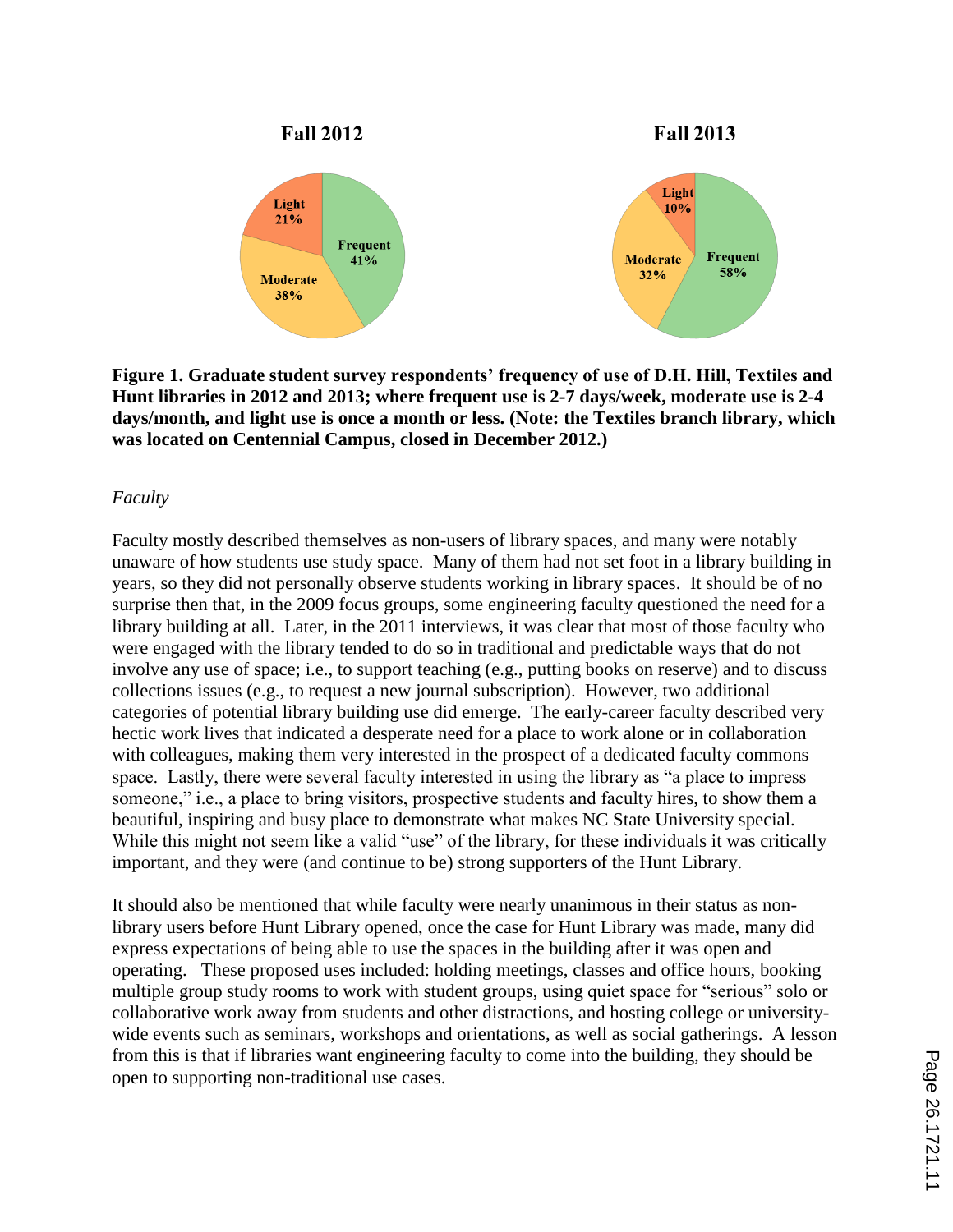#### *Group versus individual spaces*

Both faculty and graduate students wanted a mix of spaces that would give them the flexibility to match the tasks at hand. Users asked for designated quiet space as well as space where noise was allowed, space to study alone and space to work in groups. In recent years the trends in library design have skewed more towards collaborative spaces, allowing for a more noisy environment. Hunt Library is very much in keeping with this trend. However, its open design and hard surfaces make it difficult to separate noisy areas from quiet ones, and so although students expressed appreciation for the variety of spaces available to them, it also was not surprising that complaints about noise went up in the 2013 survey. Among students' suggestions were requests to ban cell phone and Skype calls in the open areas of the Graduate Student Commons and to create additional quiet areas in the building.

Our observational studies of both engineering undergraduate and graduate students showed an approximate  $50/50$  split between group and solo work.<sup>17</sup> When studying in groups, most students work in smaller (two to three people) groups; both the 2011 and Spring 2013 studies found that these accounted for 83% of all groups. However, students also reported in the 2011 survey that they study in large groups of eight or more once or twice a semester. It is likely that this is occurring before major exams.

An important takeaway from these results is that engineering students study alone as much as they study in groups. The recent emphasis in higher education on collaborative work may have created an impression that the need for quiet, distraction-free space no longer exists. Our research found that engineering students still need this type of space, and where that space does not exist, students create it by doing things like: using group-study rooms (the spring 2013 Graduate Commons observation found single students occupying group-study rooms 27% of the time), sitting at computer workstations without using the computer, perhaps to create a "study carrel" experience (this was observed 26% of the time), and using rolling white boards to create partitions. Another approach is to go to a different library altogether. Before Hunt opened, the 2012 graduate student survey showed an even split between group and individual study taking place in D. H. Hill. (This data is based on responses to questions about the types of work students engaged in while working in library spaces.) Once Hunt opened, the 2013 survey showed a shift, where a larger percentage went to D. H. Hill for solo work, while Hunt Library was used more for group work (see Figure 2). This was further supported by students' responses to another survey question: When asked what they liked most about the library, quiet/individual study space was the top positive comment in both 2012 and 2013 among D. H. Hill Library users, with a greater proportion of respondents saying so in 2013.

Throughout the research, group-study rooms were by far our students' favorite type of space, with multiple studies showing them to be the first spaces students choose and the ones they consistently asked for more of. One reason for this preference may be because they suit both individual and group work very well. Indeed, one common complaint on the surveys was about group-study rooms being used by individuals.

In addition to group and solo study space, the graduate students we interviewed expressed interests in other types of spaces, such as space to defend their thesis and an exhibit area to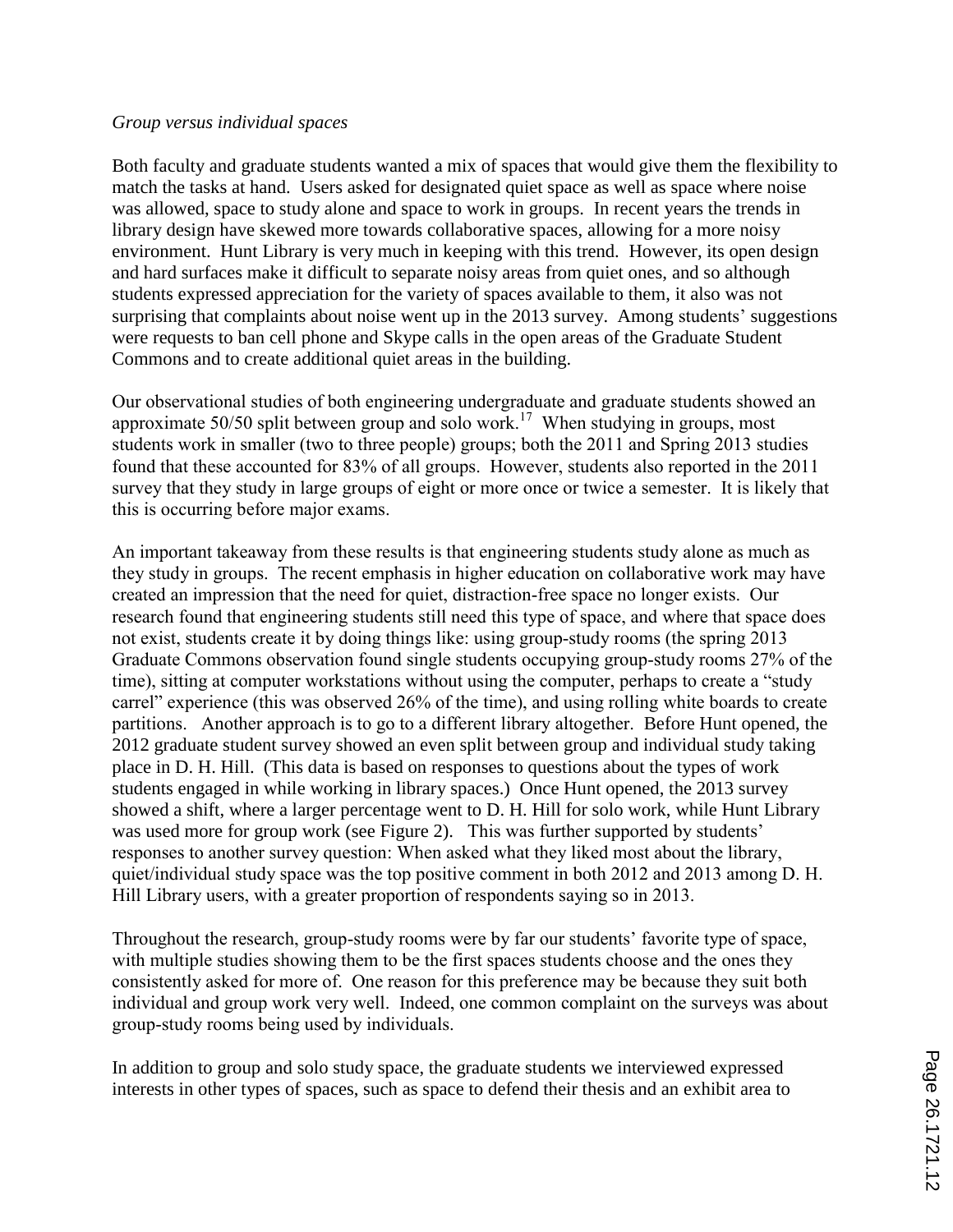display work and receive feedback from other researchers. Several of these students commented about feeling isolated in their labs and expressed a need for opportunities to communicate the work they are doing and network with others around it. Subsequent comments received from the surveys have shown how the Hunt Library has begun to help meet this need for community, e.g., "It is also creating a community of library-goers that can meet each other on Centennial Campus"; and "[The Graduate Commons] fosters an environment to meet and interact with other grad. students."



**Figure 2. Distribution of individual vs. group work for (a) D.H. Hill Library in Fall 2012 and (b) D.H. Hill and Hunt libraries in Fall 2013**

Furniture

In terms of library furnishings, practicality and utility were again important factors. Chairs by themselves, no matter how comfortable or attractive, are not as useful for studying as when paired with a table. Several students explicitly stated this in the 2013 graduate student survey, e.g., "Not enough tables/desks to compliment the amount of seats," or "Limited table availability in the evenings. Plenty of lounge chairs, but not actual tables and work chairs." Observational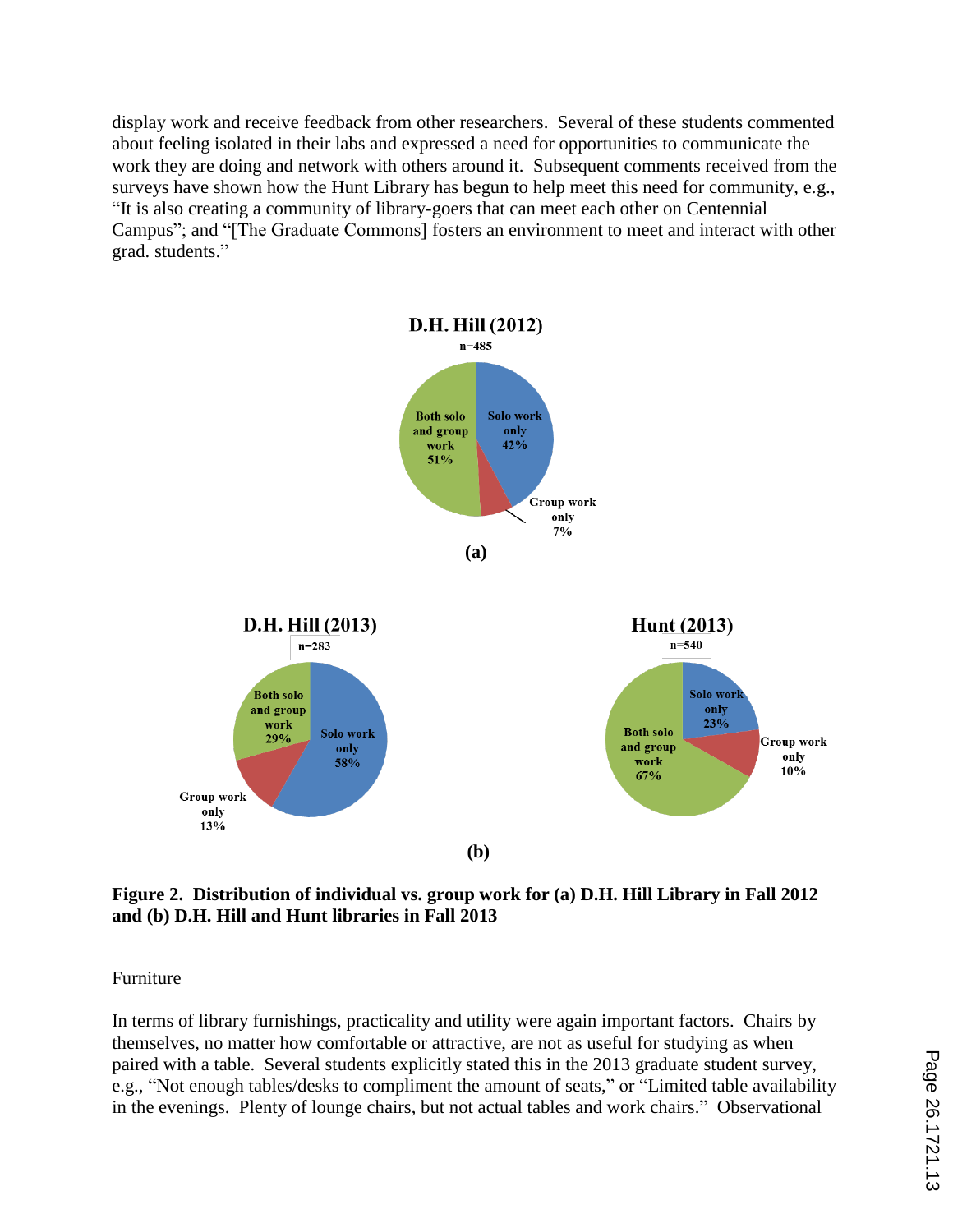studies bore this out, with students consistently choosing lounge-type furniture last, even when it was in a desirable space like a group-study room. Similarly, sofas were deemed to be problematic because they lack a place to put a computer or a drink. Only when there is nothing else available is lounge furniture occupied.

Students also made clear the need for tables with room to spread out in both the interviews and the surveys. Most students are carrying laptops as well as textbooks, notebooks and calculators and need space for all of these study tools. Computer workstations were generally deemed as lacking in sufficient workspace. Students also asked for a variety of work surfaces, especially writeable surfaces. Students told us they like moveable white boards and would like the opportunity to print and save white boards, but were mixed in their opinions of smart boards, with several interview respondents saying that smart boards were a "showy" type of technology and not necessarily useful.

### Technology

Many of the studies we conducted involved questions about student laptop use. While laptop ownership is required of NC State engineering students, the question of whether students actually carry them to campus (and if so, how often) remained. Having this information would help in designing the laptop lending service in Hunt Library. The short survey of 2011 found that 99% of engineering undergraduates reported owning a laptop and 87% said they brought that laptop to campus. While many did not bring a laptop every day, 50% of undergraduates reported bringing their laptop five or more days per week. Observation done the same year showed that 80% of the undergraduates in groups and 70% of those studying alone were observed using a laptop. In the graduate student surveys, 98% reported owning a laptop, and 70% said that they brought that laptop to campus. These numbers were the same before and after Hunt Library opened.

With so many students owning and carrying laptops, it was interesting to see whether or not students availed themselves of laptop lending. In the graduate student surveys, less than 15% of students reported borrowing a laptop in 2012. In 2013, those numbers rose to 30% for those students who did not bring a laptop to campus and 20% for those who did. Interestingly, the rate of laptop borrowing among non-laptop owners was similar, at 12.5% and 25% in 2012 and 2013, respectively.

Despite ubiquitous laptop ownership, students still stated in the interviews a need for desktop computing, with 50% reporting that they needed to run applications that were too resourceintensive to run on a laptop, or for those times when they do not have their laptop with them. (Some mentioned not wanting to carry a laptop late at night). Students who preferred to bring their own laptops to the library also asked for docking stations and the ability to directly connect their laptops to the Ethernet.

Network and computer speed were also big issues. Slowness of public computers was the top technology complaint in the graduate student surveys of 2012 and 2013, with three times as many comments in 2013. One possible reason for the increased number of complaints is that a brand new, high-tech facility such as Hunt Library raised the students' expectations of having the fastest network connection and equipment on campus. These complaints led to the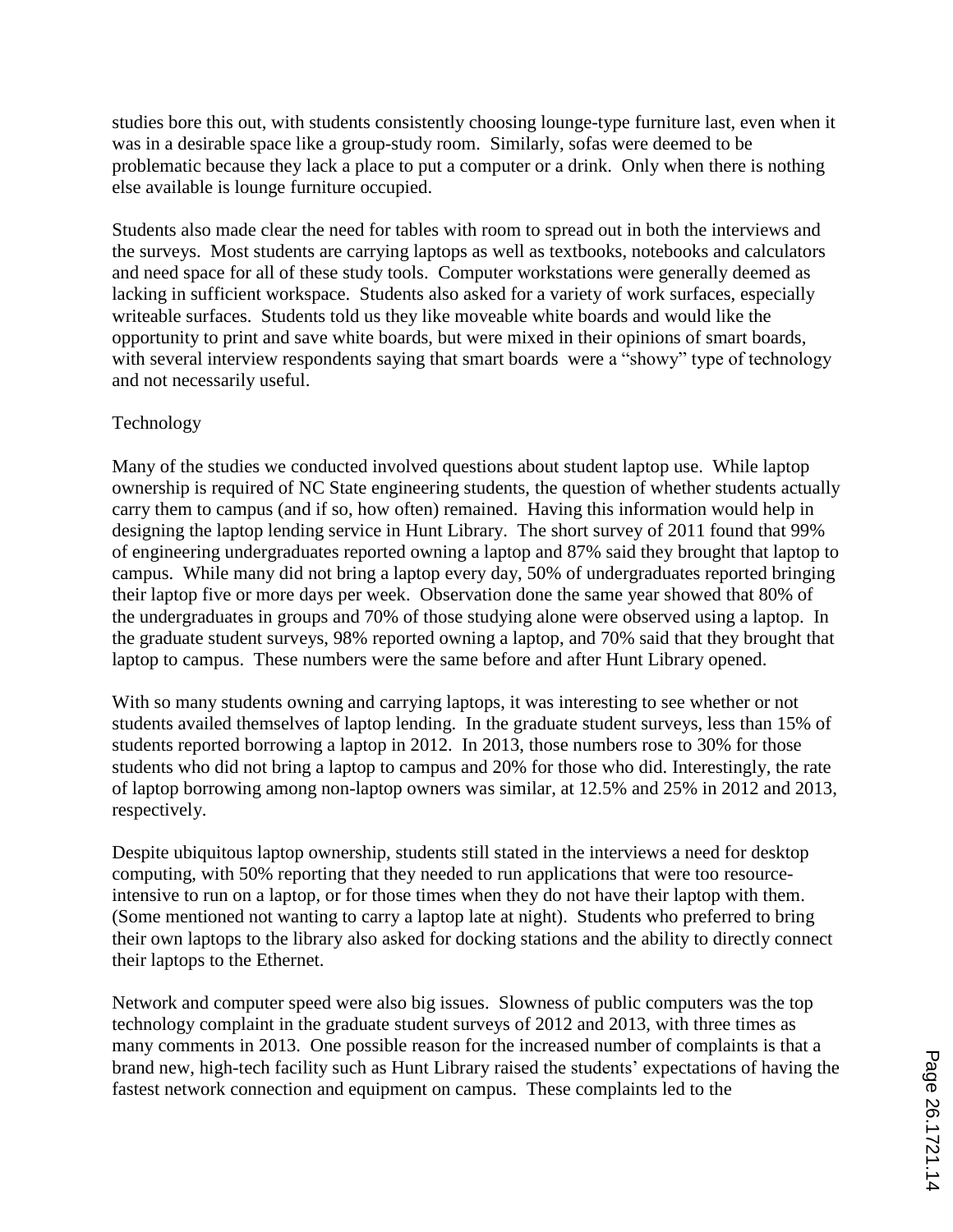aforementioned 2014 computer workstation study. It was found that the workstations at issue were primarily thin client (virtual machine) Windows computers, where students reported slow performance in the course of their normal work. This consistently slow performance was not found on the other public computers available (Mac, Linux, Windows desktop PCs). The main takeaway from this study was again functionality: Students expect the technology in a high-tech environment such as NC State to work well. As they shared their experiences in the interviews, they made inevitable comparisons with their own personal technology and said that they expect library-provided workstations to work *at least as well* as their own laptops.

Another need is access to multiple monitors. In studies prior to Hunt Library, students described how multiple monitors on the public computers would help increase their efficiency, and this need was borne out in both observation and interviews post-occupancy. All of the Windows workstations in the Libraries are equipped with double monitors, while the majority of Mac computers have one large screen. For both types of workstations, students were routinely observed using not only all of the library-provided monitors but also a laptop at the same time in order to maximize the number of screens available to them. One of the students we interviewed in 2011 stated that his ideal setup would be to have "three or four monitor screens" while a 2013 survey respondent told us how his preference for two screens trumped his OS preference ("I would prefer to use the Macs, but I like having two screens, so I use the PC.").

When it comes to technology, engineering faculty generally have everything they need in their own offices, departments and labs. However, during the faculty interviews, they spoke about some technologies that the library could provide. Videoconferencing and teleconferencing facilities were the most frequently requested, with one-third of faculty interviewed asking for this. Faculty also asked for visualization/simulation space and 3D display. They were also explicit in their needs for projection in meeting spaces. High resolution and accurate color representation were of critical importance to allow them to discuss and analyze their research. The ability to display a variety of media and to run audio and video files was also a priority.

#### Collections and Services

Faculty and students also shared many comments about collections and services in the various studies. A major change with Hunt Library was the use of the bookBot, an automated retrieval system (ARS) to store the majority of the engineering collection. Of approximately 400,000 volumes, only about 30,000 are available on open shelving; these are newer books published in engineering and textiles subjects, as well as some specialized collections (e.g., faculty publications). In terms of the ARS, faculty were the most likely to be concerned about the loss of the browsing experience and also about the engineering portion of the collection being split away from the main library collections. At the same time, they stated that they value access to ejournals more than physical space.

Feedback from the pre-Hunt 2012 survey revealed that graduate students found book stacks in D. H. Hill difficult to navigate, with multiple students making comments such as "[i]t takes a long time to find a book" and "finding books in the stacks is difficult." Conversely, now that the engineering collection has been moved from D. H. Hill to the Hunt bookBot, students find it easier to obtain their books since they no longer need to physically find a book on their own. As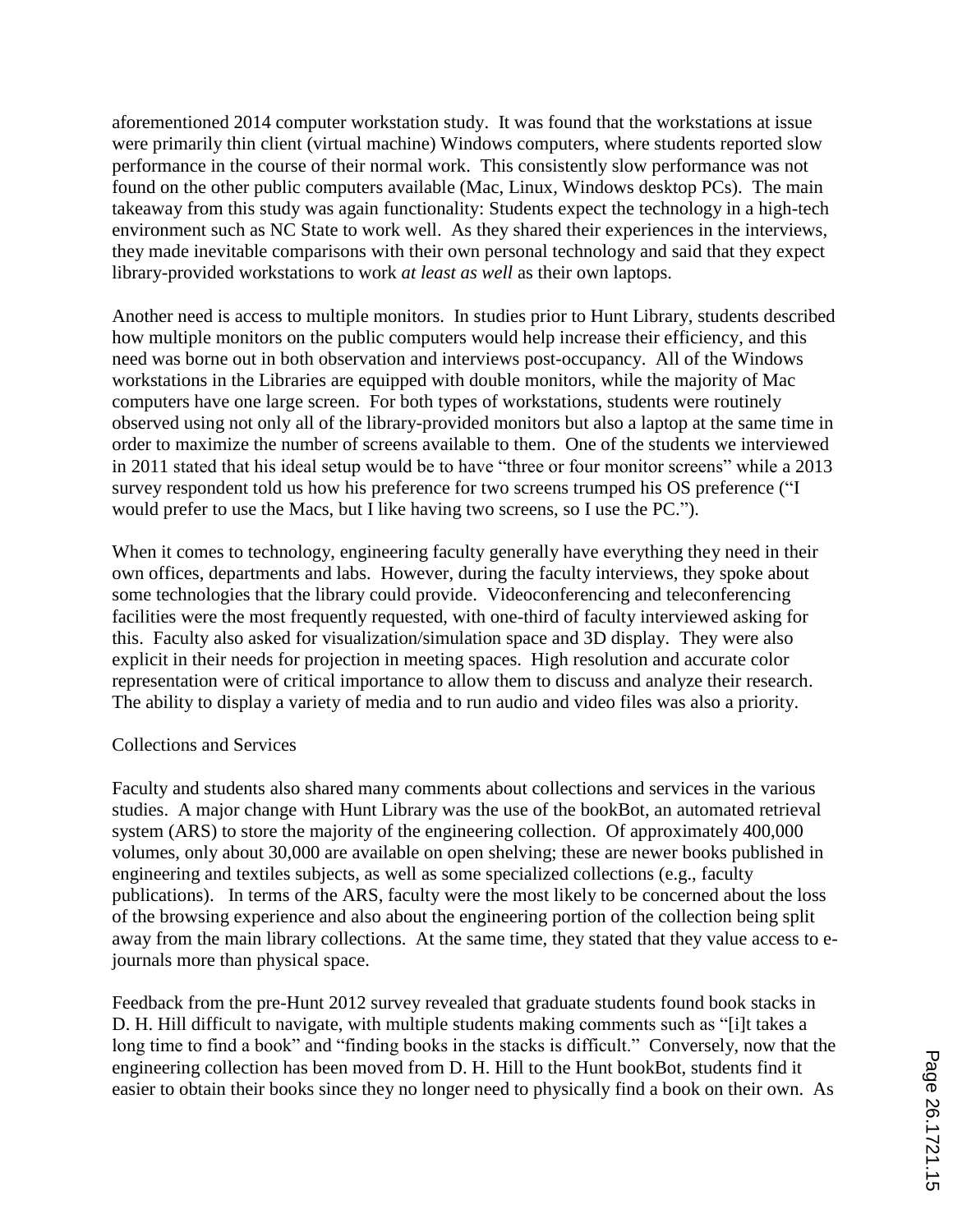one student commented, "the bookBot is also very useful, as it saves time and lets me just drop by to pick up a text." At the same time, other students have expressed disappointment with no longer being able to browse the stacks. However, accessibility is important; in both surveys, students were frustrated when a book was not in the library on the campus they used most. At the same time, many expressed extreme gratitude for the number of books the Libraries offers and (of course) asked for more of everything (books, e-books and journals).

The top complaint from graduate students related to collections and services had to do with textbooks. The service provided by the NCSU Libraries of placing on reserve a copy of every textbook can be frustrating for graduate students in large courses. With 150-200 classmates, students complain that there is never a copy available when they need it. This may be an opportunity for the Libraries to manage expectations and communicate to the students that the Textbook Collection is not meant to replace the need for students to acquire their own copies of required textbooks.

Graduate students also asked for the libraries to be open 24/7 – their reasoning being the library should be open at all hours graduate students are on campus. They also asked for more support with technical writing, free scanning of articles (to save them time) and more outreach from librarians on what the library has to offer.

## **V. Conclusion**

The studies we performed from 2009-2014 in many ways corroborated much of the existing research on engineers conducted over the last several decades. Engineering faculty and students continue to value the practical: efficiency, functionality and accessibility are key factors in engineers' perceptions of usefulness. As libraries look to renovate or build new spaces for engineering users, these factors should be considered important elements in the design of space and selection of furnishings and technologies. Engineering students will come to the library if accessing it is convenient and furniture and technology support the type of work they do. Lastly, it should be recognized that, as non-users of physical libraries, faculty may not initially understand the need for new or upgraded library spaces. Our experience shows the case can be made and support obtained, but libraries should in turn be willing to support the ways faculty may be interested in using these new learning environments.

### **VI. Acknowledgements**

We would like to acknowledge and thank the many colleagues who helped us develop and implement these research projects over the last five years, especially: Greg Tourino, David Zwicky, Nancy Whelchel, Kim Duckett, Ruth Gagliardi, Stefanie Peterson, Orion Pozo and Hyun-Duck Chung. Most of all, we thank the faculty and students of the NCSU College of Engineering and the College of Textiles for valuing the Libraries enough to provide their willing participation and honest feedback whenever it was asked.